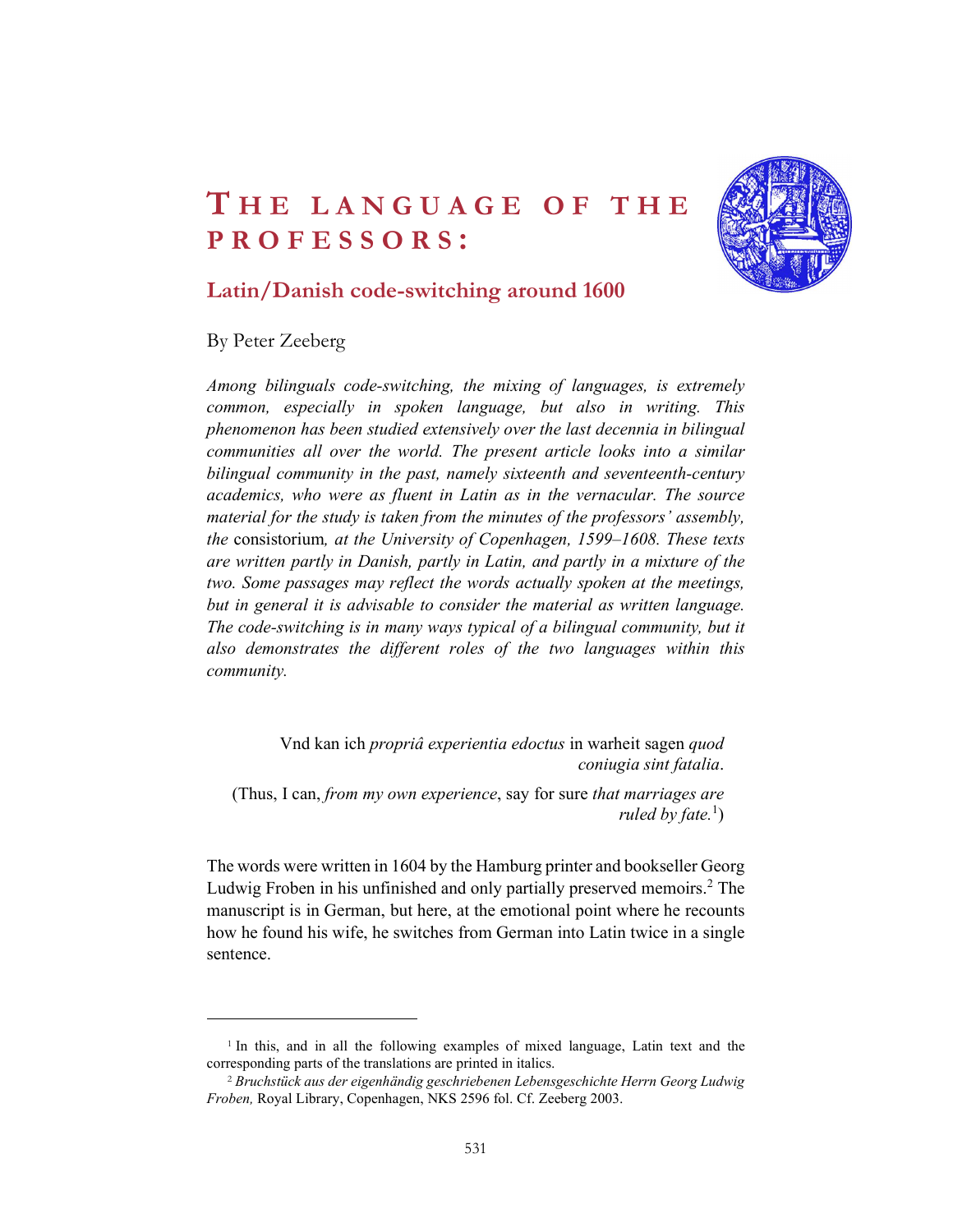This is an example of what is today normally termed code-switching, a phenomenon that has received a great deal of attention in linguistic circles, especially over the last thirty years.<sup>3</sup> It has become clear that code-switching is to be found in all bilingual communities. The mixing of languages, both below sentence level (intra-sentential code-switching) and on sentence level (inter-sentential code-switching) is extremely common, especially in conversation between bilinguals, but also in writing.

With globalisation, greater mobility and increasing immigration the phenomenon has become more present over the last decades. But it has always been there. A classic example in Denmark is what was once called 'spritbådsdansk' or 'spritbådstysk': a mixture of Danish and German spoken in the border area, which was likened to the tax-free ferries that previously ran back and forth between the countries. The term 'booze-cruise Danish' is characteristically pejorative. Code-switching has traditionally been viewed as an example of language degeneration. But modern research has shown that on the contrary it is "an index of bilingual proficiency."<sup>4</sup> The true bilingual can operate freely in both languages separately – and in certain contexts and situations in a refined mix of both languages. Code-switching is a natural part of being bilingual.

And bilingual is exactly what learned people were in the early modern period. Froben was a learned man with a thorough Latin education. There is no reason to doubt that he both spoke and wrote Latin as fluently as his mother-tongue, High German. When speaking or writing, such a person would always have a choice to make between (in this case) the two languages he mastered, depending on many factors: the audience, the situation, the topic etc.

In many cases the choice was easy. A learned book should be in Latin. A letter to your mum should be in the vernacular. In other cases, it was more complex. Latin could be chosen for its prestige, as a social signal, to include an international audience, to exclude un-initiated readers etc.; the vernacular for a number of other reasons. And in certain contexts, as we have seen, a mixed language would be a possibility. An obvious case for that is private correspondence between bilinguals.

But if you want to go deeper into the psychology of language choice, you need to study informal texts, texts written without thought for conventions or the demands of an audience. One such text has been studied by Minna Skafte Jensen, namely the almanac notes of Peder Hegelund (1542–1614), bishop of Ribe in Jutland, Denmark.<sup>5</sup> According to this study the overall picture was

<sup>3</sup> For an introduction to the topic see Bullock & Toribio 2009.

<sup>4</sup> Bullock & Toribio 2009, 1, cf. Muysken 2000, 2.

<sup>5</sup> Skafte Jensen 2004, 111–114.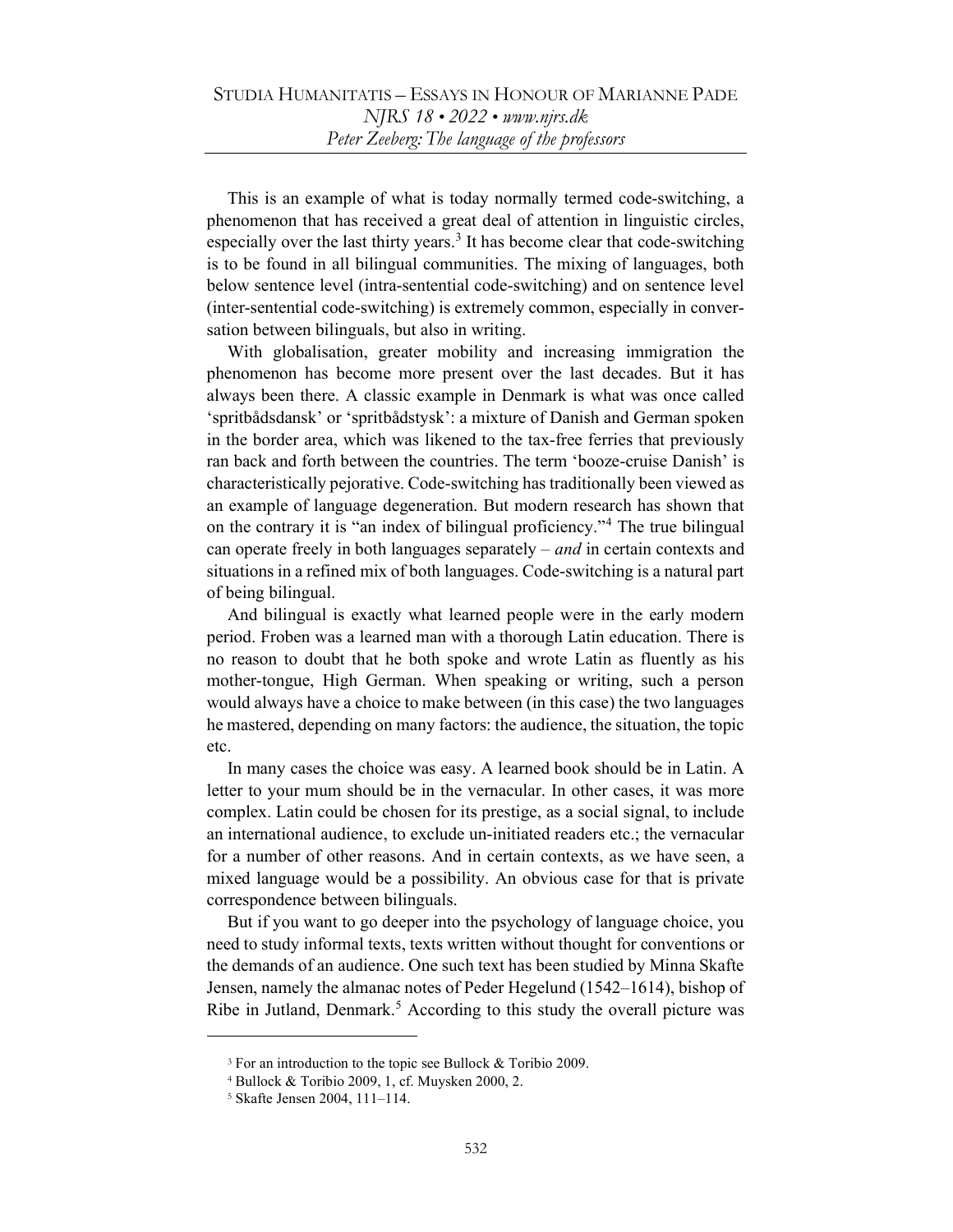that in his youth as a student in Germany Hegelund wrote almost exclusively Latin, but back home in Ribe, in a Danish-speaking community, Danish gradually took over without ever ousting Latin completely. German, Greek and Hebrew had minor roles. Another finding was that the languages had a tendency to follow the topic. Especially, academic topics are in Latin while notes about daily life are in Danish as we find it in May 1578:

12. Scripsi Mathiæ Vinitori Typographo de Susanna imprimenda, misi x ioachimicos ved Anders Oluffsen.

20. Fick ieg saltfisk hiem fra Mandø ...<sup>6</sup>

(12. I wrote to Mads Vingaard, the printer, about the printing of Susanna [a play] and sent 10 thaler by Anders Olufsen. 20. I got salted fish home from Mandø ...)

When we find code-switching in informal written texts as Hegelund's it seems inevitable that the same feature could be found in the *spoken* language within the same milieu. On this point, however, the sources are very scarce. But we do have a few instances of notes from meetings and the like which may reflect the actual spoken language. The most convincing example is Luther's Tischreden, mealtime conversations, that were recorded in writing by friends who dined with him. These have been examined in a classic study by Birgit Stolt, in which she shows and scrupulously analyses a very high degree of code-switching.<sup>7</sup>

Here we shall look into a somewhat similar material from Denmark, namely the minutes of the consistorium at the University of Copenhagen. The consistorium was the professors' assembly, which functioned both as the governing body of the university and as the country's academic court. Before 1599 only fragments and various excerpts from the minutes have been preserved, but from June 1599 the original minute books are extant at the Danish National Archives with only one volume (1724–1748) missing. Basis for the following small study are the two volumes which cover the period 1599–1608, $8$  and only in a few instances the earlier fragments. For the sake of convenience, I have mostly used Holger Frederik Rørdam's printed edition, which covers the entire fragment material known to Rørdam<sup>9</sup> and extensive excerpts from the extant volumes. $10$ 

<sup>6</sup> Kaae 1976.

<sup>7</sup> Stolt 1964.

<sup>&</sup>lt;sup>8</sup> The Danish National Archives (Rigsarkivet), Copenhagen, Acta Consistorii (1566-1911), pk. 4 (1599–1604, 1203–02) & pk. 5 (1604–1608, 1203–03 – 1203–04).

<sup>9</sup> Rørdam 1857–1859, Rørdam 1869–1871.

<sup>10</sup> Rørdam 1895–1897a, Rørdam 1895–1897b.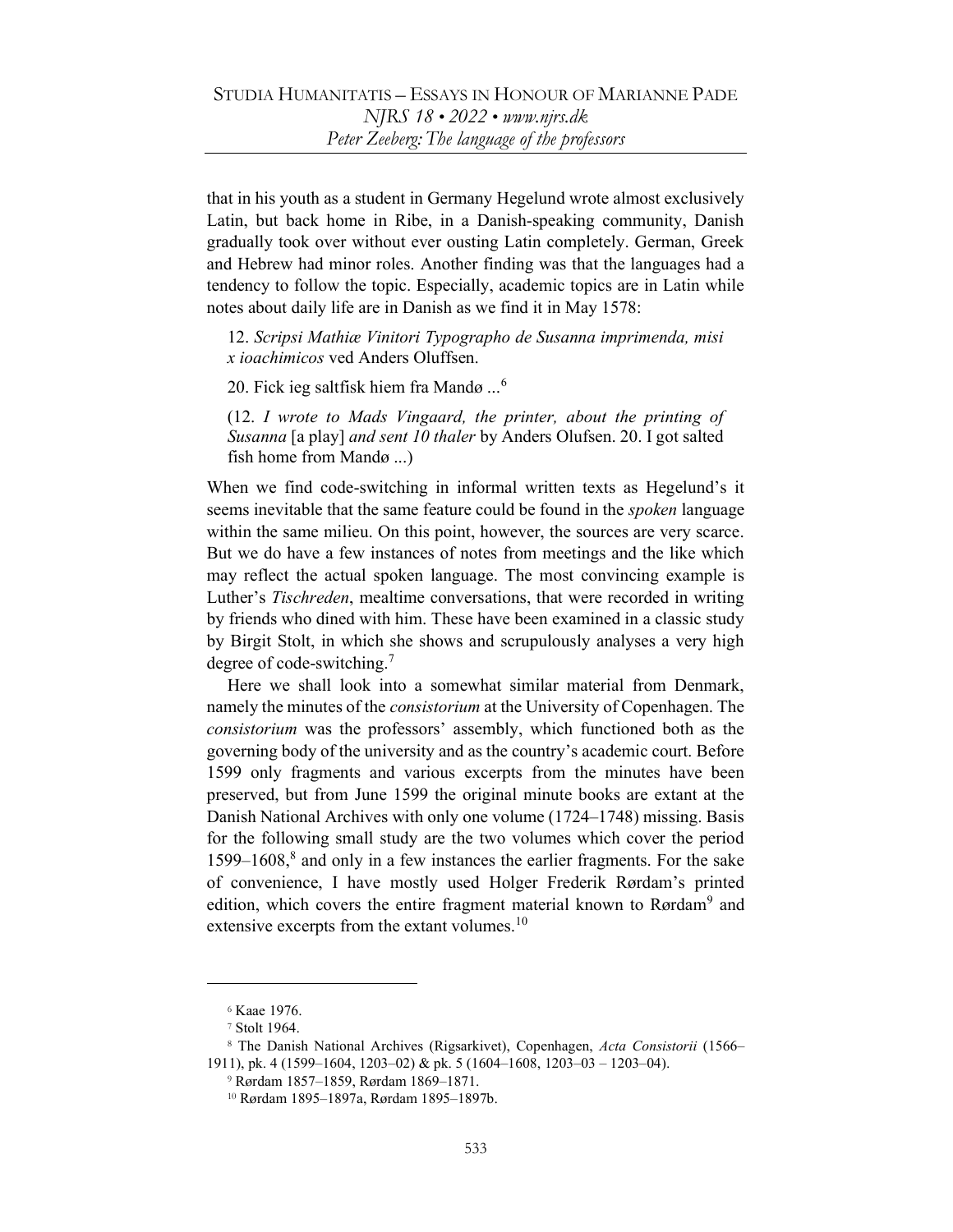The writing in the extant volumes is so uniform and has so few corrections that this cannot have been written directly at the meetings. This must be a fair copy made from notes taken during the proceedings. Later in the seventeenth century the minutes are provided exclusively in Danish, but in this early material we find a mixture of Danish and Latin. Whether this means that the spoken language changed, or the standards of the written minutes changed we cannot say for certain, but the latter seems most likely. In the early material from 1599 till 1608 some passages – the largest part – are in Danish with only a few Latin words. Other parts are exclusively in Latin, and others still are written in a mixed language with frequent code-switching. From 1598, e.g., we have a case of students being harassed in the streets by courtiers and seamen. The rector concludes:

Deberent potius ferre quam inferre injuriam, Bliffue hiemme præsertim noctu in suis cubiculis, och icke komme nogen vnder Øyne med forsett, som de kunde komme vdj trette med, och ellers sky theris Selskaff och Omgengsell, quibus scirent esse otiosum studiosorum nomen,  $\dots$ <sup>11</sup>

(They should rather endure harm than do harm, stay at home, especially at night, in their rooms, and not deliberately face people they might fall foul of, and in general avoid the company of those people about whom they knew that they hated all students, ...)

This is a typical case of code-switching. And presumably it reflects the language spoken at the meeting. The secretary or *notarius* (normally one of the junior professors<sup>12</sup>) would hardly have translated spoken pure Latin or Danish into a written mixture of the two languages. It seems more probable that the monolingual passages at least to some degree present an edited version of a more mixed spoken language. But, of course, reflecting is not the same as reproducing. The transformation from spoken word to writing unavoidably involves some degree of editing. This is confirmed by the fact that Stolt found quite another level of mixture in Luther's Tischreden. There the languages were closely interwoven in ways that we do not find in our material. German pronouns were combined with Latin nouns (e.g. "Mein Theologiam", "alle locos"), and German adjectives were used as attributes to Latin nouns.<sup>13</sup> She even found Latin nouns with German definite articles,  $14$ but that would not be possible in Danish, where the articles are enclitic. If a similar language was spoken at the University in Copenhagen, the minutes

<sup>11</sup> 1 Sept. 1598, Rørdam 1857–1859, 66.

<sup>12</sup> Rørdam 1868–1874 2, 670–672; Rørdam 1868–1874 3, 650–662.

<sup>13</sup> Stolt 1964, 125, 129.

<sup>14</sup> Stolt 1964, 131.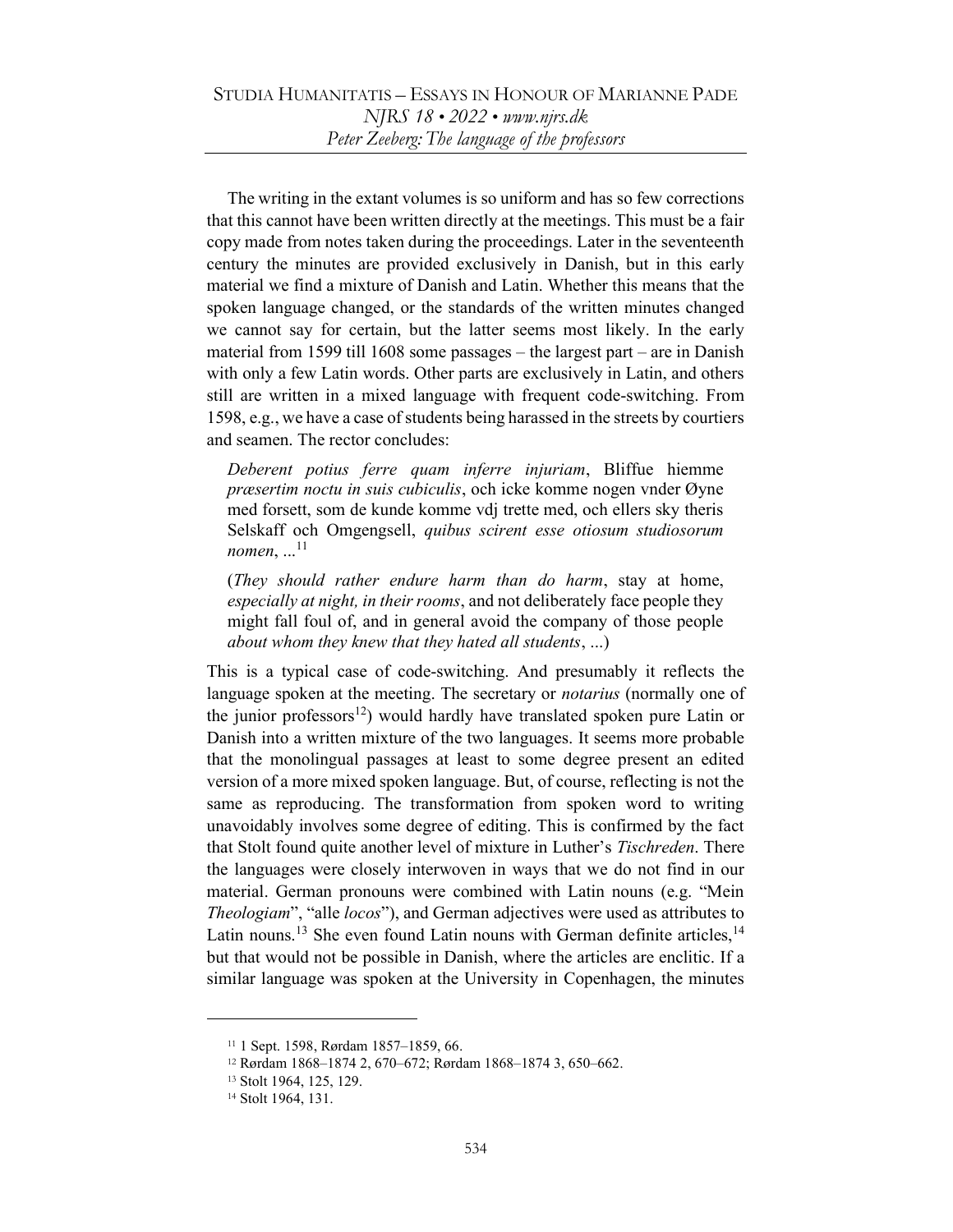have revised it into something less complicated. But at some points you get the feeling that the text is close to what was actually said:

Klagett ViceRector om den store wskickelighed med Studiosis, att de siden S. Hans Dag haffde opdruckitt 16 eller 18 t<sup>r</sup> Tyskøll, [...] Vocatus est Henricus Norvegianus; interrogatus, an dederat Symbolam. Resp.: non. Quoties interfuit, rogatus. R. Tres dies, Dominica, Visitationis et ante Octiduum. Quot tonnas ebiberunt? R. 1 huer dag. Quot essent? R. fire 30. R. Resenius: eratis 26. Quis author esset conviuiorum. R. Jeg ued dett icke. $15$ 

(The vice-rector complained about the unseemliness of the students, in that they since midsummer had drunk 16 or 18 casks of German beer ... Henrik the Norwegian was called in and asked whether he had contributed. Answer: No. How often had he participated, he was asked. Answer: Three days, Sunday, the Visitation of the Virgin and a week before. How many casks had they drunk? Answer: One per day. How many were they? Answer: Thirty-four. Resen: You were Twenty-six. Who was the instigator of these parties? Answer: I don't know.)

Such a passage may well, at least in some details, represent the actual words that were spoken. The case is presented in Danish. The interrogation of the culprit is held in formal Latin, but three times the nervous student lapses into Danish. The questions are given in *oratio obliqua*, but the answers are in direct speech, and so is the sharp objection by (Hans Poulsen) Resen, the professor of theology, when the young man tries to diminish his own drinking by enlarging the number of drinkers. The odd spelling of the number 34 ("fire 30") may well be the result of a simultaneous taking down of the spoken word

<sup>15</sup> 6 July 1604, Rørdam 1895–1897b, 513–514. The line breaks are mine.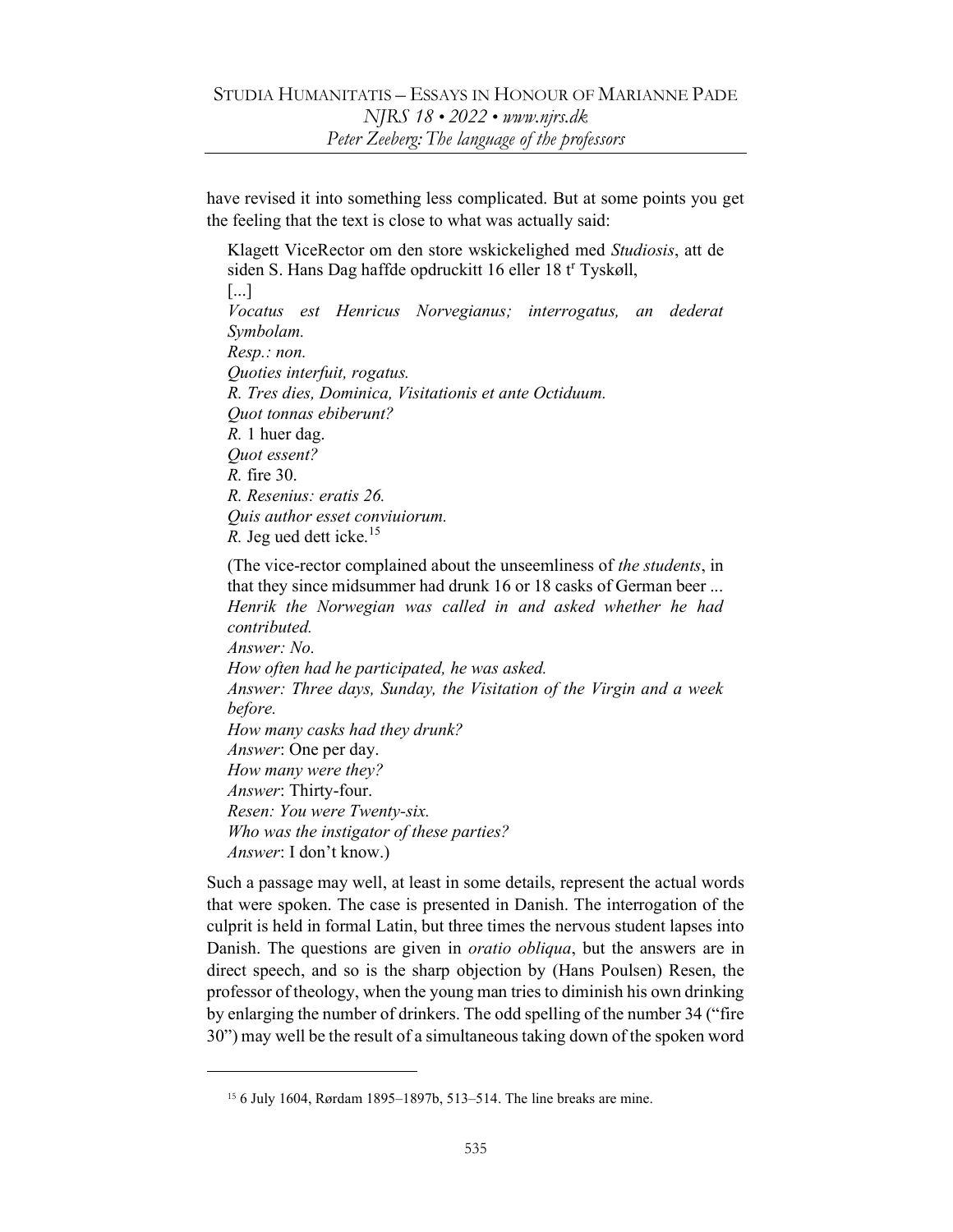as in Danish units go before the tens, so 4 is pronounced before the 30 (fireogtredive).

Other examples (with oratio recta in Danish):

... violenta manu Pedellum detinebant a proposito, adeoqve violentas *manus inferre volebant, ita ut rediens clamaret: de wille slamig ihiel.*<sup>16</sup>

(... they violently kept the caretaker from doing what he had planned, and they were so intent on laying hands on him that when he came back he cried: They were going to kill me!)

Proponerede Magnificus om Peder Gallt, som uar relægerit, oc hans tiid var ude. Quid faciendum? Responsum: commendet se præceptori suo privato. Om hand motte admitteris tiill kosten, som var dett meste. Responsum: Saa maa hand skicke sig.<sup>17</sup>

(The rector submitted the case of Peder Galt, who had been expelled, and his time was up. What should be done? Answer: He must commit himself to the care of his private tutor. Whether he might be admitted to the meals, which was the most important thing? Answer: Then he will have to behave!)

The first example quotes a remark from a witness in *oratio recta*. In all likelihood this can be regarded as the words that were actually spoken. The last words in the second example ("Saa maa hand skicke sig") sound very much like an impatient exclamation. But there is no way to prove it. In some instances, the choice of language seems to reflect what actually went on at the meeting, without being *oratio recta*, as in the following. The professors treat the case of a certain Oluf Brender, who is in debt. The entire text in in Latin until:

... Comparuit pro fratre Jacobus, som undskyllede M. Oluff, hand var icke hieme, men var ventendes i morgen. Concl. Dett skall opstaa, indtill hand kommer hiem.<sup>18</sup>

(His brother Jakob entered, who apologised for Master Oluf. He was not at home but was expected back tomorrow. Conclusion: This must stand over till he comes home.)

The brother, who was a burgher and a member of the city council in Copenhagen,<sup>19</sup> presumably spoke Danish. And that is reflected in a change of

<sup>16</sup> 19. Aug. 1603, Rørdam 1895–1897, 111.

<sup>17</sup> 3 Oct. 1604, Rørdam 1895–1897b, 518.

<sup>18</sup> 27 June 1599, Rørdam 1895–1897a, 72.

<sup>19</sup> Rørdam 1868–1874 2, 713.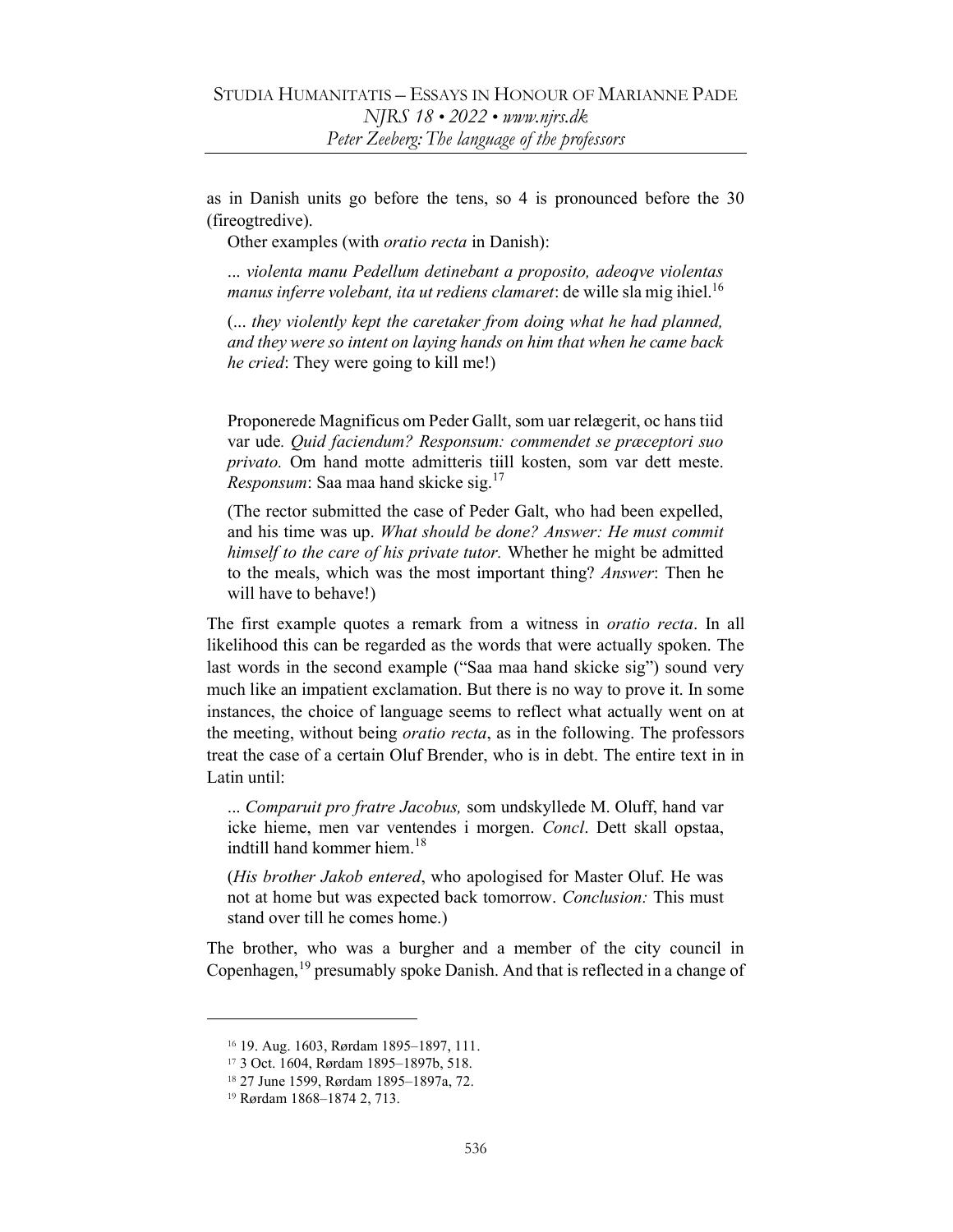language in the minutes. But the opposite is also found. In some instances, the language written is clearly not the same as was spoken:

Niels Monsøns Quinde, Buolld i Clarup gaardtt, kom ind oc sagde, huorledes hun var fraa hannom kommen: først laa hun y laenn eius metu, oc siden drog hun tiill Skourideren Christoffer och bad hannom, at hand uillde følge [hende til] hannom, et quomodo ejecta fuisset ab illo, qui noluit illam recipere. 20

(Niels Monsen's woman Boel from the farm Klarup entered and told how she had escaped him. At first she lay in the barn *for fear of him*, and later she went to the forest supervisor Christoffer asking him to accompany her to him, and how she had been sent away by him as he would not take her back.)

The entire passage is an account of what the woman told the *consistorium*. And as a peasant woman we can be absolutely sure that she spoke nothing but Danish. Nevertheless, parts of the account are in Latin. This therefore is the secretary's code-switching, not a reflection of the spoken language.

Thus, although it is indisputable that the mixed language in the minutes reflects a spoken language with similar code-switching, we cannot take the minutes as a source for spoken language. Some passages have clearly been edited harder than others, e.g. into pure Latin. Such passages must be further removed from the actual spoken words than passages in mixed language. But that does not mean that the mixed passages are a precise rendering of the spoken words. In some instances, where remarks are quoted in *oratio recta*, it may well be the case, but in general the safe attitude to this material is to take it as written language. $^{21}$ 

In the following we shall take a closer look at the code-switching we find in this material, using the categories proposed by Pieter Muysken: insertion, alternation and congruent lexicalisation.<sup>22</sup>

Insertion is when a word or phrase (typically a noun or noun phrase) is inserted into a sentence in another language (the matrix language):

*Rector* ... wilde y fremtthiden planthe ther en *Hortum Medicum* hoss.<sup>23</sup>

(In the future the rector intended to plant a medicine garden near there.)

Rector and Hortum Medicum are a Latin noun and a Latin noun phrase embedded in the matrix language Danish. This example immediately shows

<sup>20</sup> 27 July 1608, Rørdam 1895–1897b, 798.

<sup>21</sup> Historic code-switching in writing is a rather new field of study. See Sebba, Mahootian & Jonsson 2012.

<sup>22</sup> Muysken 2000. Muysken uses the term 'code-mixing', while reserving 'codeswitching' for a more limited sense, namely the category congruent lexicalisation.

<sup>23</sup> 12 July 1600, Rørdam 1895–1897a, 90.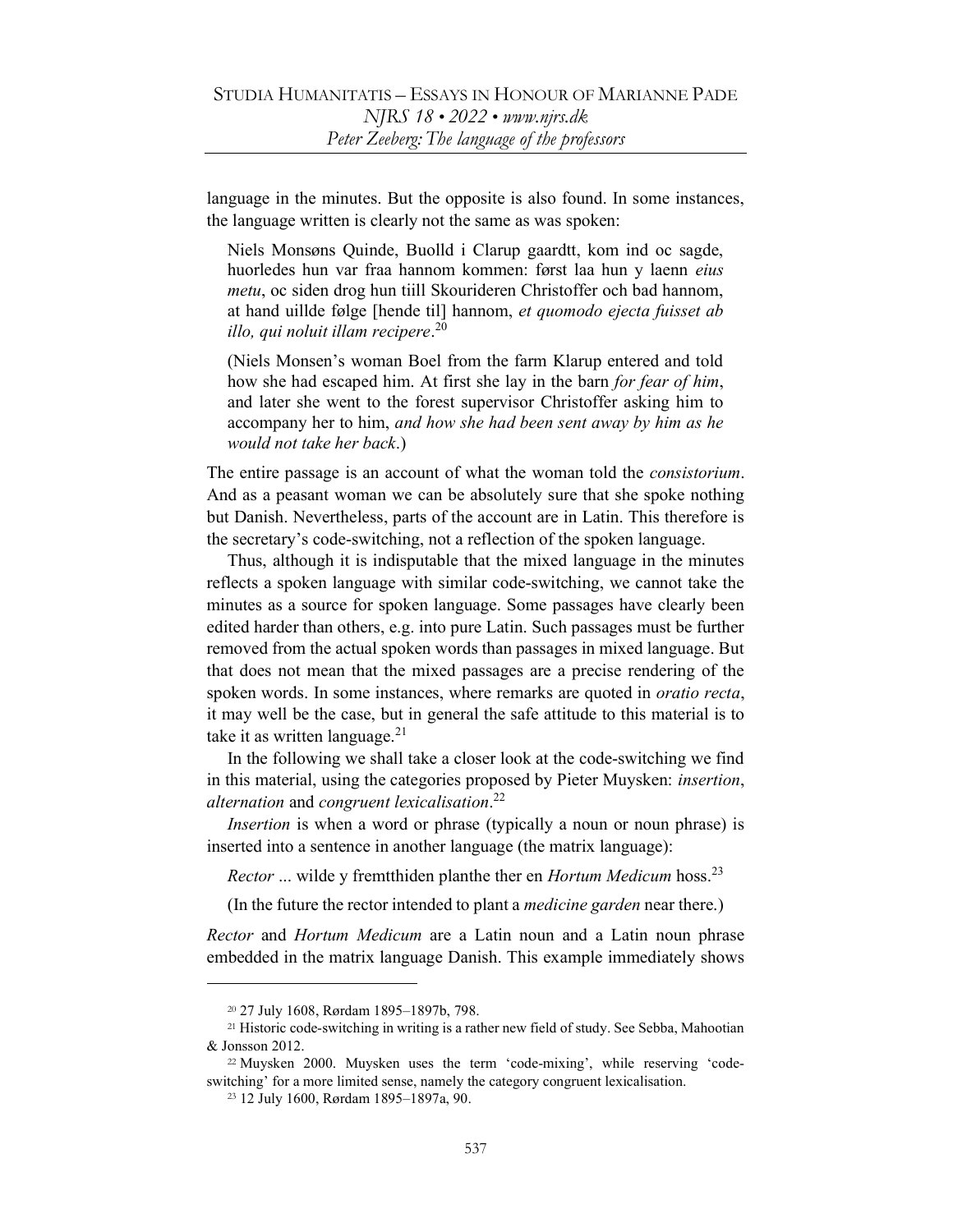an obvious difficulty with insertion as a type of code-switching. The word rector is of course Latin, but it is also a loanword in Danish. It could just as well have occurred in a purely Danish text. Hortum Medicum is different. This is clearly Latin as it is declined in Latin. But actually, Latin loanwords were normally declined in Latin even in purely Danish texts. A random example from an approximately contemporaneous text, Anders Arrebo's poem Hexaemeron (1618):

Nu Naso, hiid din Pen, igiennem torfver grønne, O at du underjords din venam vild' ej sønne, Men i et Øjeblik min Musæ den forlæne, Da hun med uurte-strøø dit grafsted skulde tiene.<sup>24</sup>

(Now, Naso, hand me your pen through the green turf. / I hope you will not keep your [poetic] vein underground, / but for a moment hand it over to my muse / as she is going to sprinkle your grave with herbs.)

Vena and Musa are both declined in Latin, in the accusative and the dative respectively, according to their function within the Danish syntax. And that is quite normal in Danish until at least the eighteenth century. A random example from our material:

... ett bref aff Helmstads Uniuersitett til Vniuersitatem om Christiano *Fabricio* om nogen gield,  $\ldots^{25}$ 

(... a letter from the University of Helmstedt to the university about Christian Fabricius about some debt)

Such single noun insertions abound in this material. Words like rector, professor and cancellarius do not appear in Danish versions in this material (although some of them do have Danish equivalents). They are used in Latin and declined in Latin whether the matrix language is Latin or Danish, and therefore they should be regarded as loanwords in Danish. But insertion of more complicated structures is just as common, be it noun phrases or prepositional phrases:

D. Resenius sagde sig att haffue verrit huos Mag:m Dominum Cancellarium, som tallde om Versione Bibliorum, ...<sup>26</sup>

(Dr. Resen announced that he had visited his excellency the Chancellor, who talked about *the translation of the Bible*, ...)

<sup>24</sup> Arrebo 1965–1968 1, 180.

<sup>25</sup> 16 July 1603, Rørdam 1895–1897a, 108.

<sup>26</sup> 26 Oct. 1604, ms. In the Danish National Archives, see note 8.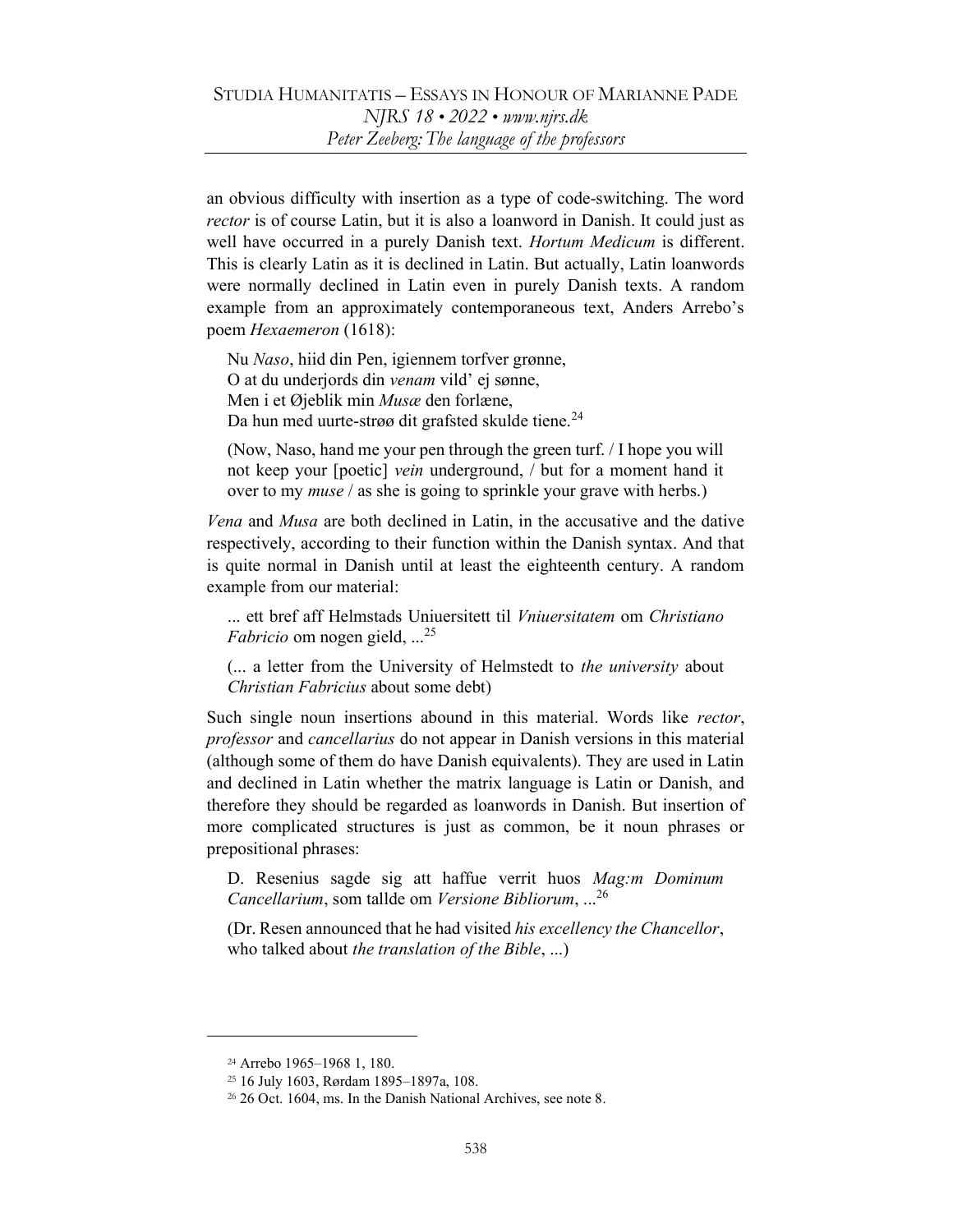H. Jørgens Syster paa Amager er sprungen y en brønd; hannem er forløffuet att begraffue hinde in angulo quodam Cæmiterij. $27$ 

(Mr. Jørgen's sister in Amager has jumped into a well, he has been allowed to bury her in a corner of the cemetery.)

Danish loanwords in Latin do not occur. And in general, Danish insertions in Latin text are rare. But they do occur:

Conquestum est de petulantia et improbitate Studiosorum quorundam, qui potaverant in ædibus Matthiæ Francisci paa Nørregaade. $^{28}$ 

(There was a complaint about some impudent and shameless students who had been drinking in the house of Mads Frandsen in Nørregade [a street in Copenhagen])

Likewise, we find some stock phrases like:

Seorsim admonendus, ut a mensa se contineat ad aliquot dies, thill videre beskeden.<sup>29</sup>

(He should be told to stay away from the table for some days, until further notice.)

Alternation implies a shift from one language to another. Consider the following:

Sed tandem illuc venit (Dibvadio negante simpliciter), at di in gratiam Magnifici Domini Cancellarii villde tillade hende dette vden festing, ... 30

(Finally, the result was (although Dybvad denied it completely) that they  $-$  to please his excellency the chancellor  $-\text{would}$  allow her this without a fee.)

The shift from Latin in the main clause to Danish in the subordinate clause is a case of alternation while a Latin prepositional phrase (in gratiam … Cancellarii) is inserted into a Danish context. Other examples:

Om skuolmesteren y Malmøe, om hand icke skulle hid convoceris et edere confessionem suæ fidei, cum sit suspectæ fidei.<sup>31</sup>

(About the schoolmaster in Malmö whether he should be called over here and read the Creed as his faith is under suspicion.)

<sup>27</sup> 22 Dec. 1599, Rørdam 1895–1897a, 83–84.

<sup>28</sup> 14 July 1604, Rørdam 1895–1897b, 514.

<sup>29</sup> 27 Oct. 1599, Rørdam 1895–1897a, 81.

<sup>30</sup> 19 April 1605, ms. in the Danish National Archives, see note 8.

<sup>31</sup> 30 July 1603, Rørdam 1895–1897a, 109.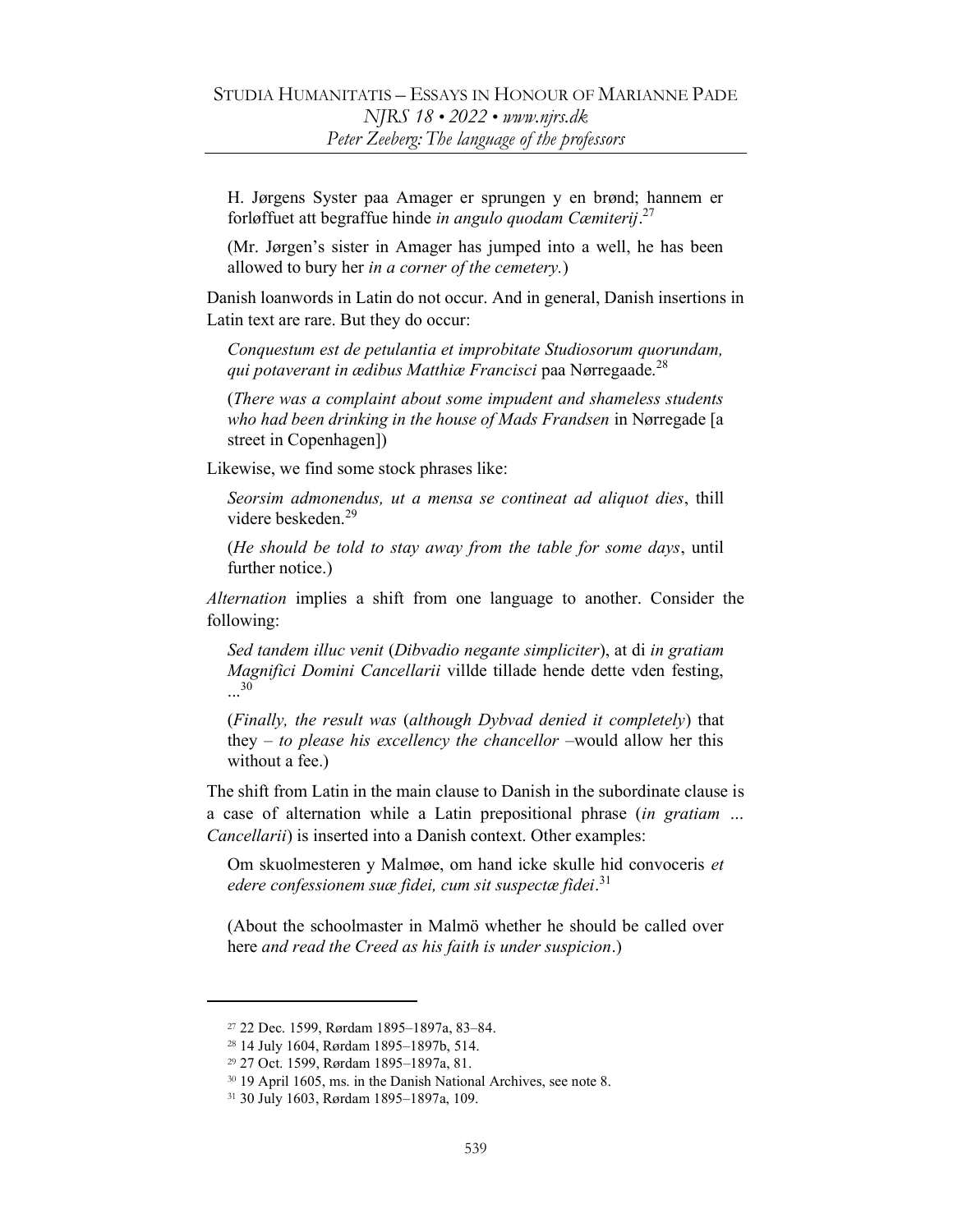Aderat studiosus quidam Michael antehac furiosus oc haffde slagett Dñi Episcopi vinduer vd; petiit mensam in Communitate. Consilium dabatur ipsi, hand skulle giffue sig til ett Handverck, cum nec posset fieri minister, neque diaconus.<sup>32</sup>

(A student by the name of Michael appeared who had previously been quite mad and had knocked out the bishop's windows; he applied for free meals. He was advised to learn a trade as he could neither become a vicar nor a parish clerk.)

These are examples of real shifts between the languages, where arguably the matrix language changes (in some instances more than once). But it is important to emphasise that such examples are relatively rare. In general, mixed passages tend to have Danish as matrix language as in the following:

Studiosus Johannes Martini Petrafontanus Vdby Jesuvita er atter begierind att maa læse. Recitabat Pro-Rector verba Fundationis: Att de, som kommer ex Scholis exteris et Academiis, skulle før offuerhøris a facultate theologica, an sint sinceræ religionis etc. Och effterdy hand kom non solum ex peregrinis sed Jesuviticis academiis, burde hand jo billig att offuerhøris, och erbød sig daa Dn. Pro-Rector Resenius et D. Dibvadius, att de gerne ville conferere med hanom och examinere hanom, om hand vor sincerus in articulis Christianæ religionis, om hand vilde komme til denom, paa dett de kunde liberare conscientiam, och siden vilde de *commendare ipsum Academiæ juxta fundationem*.<sup>33</sup>

(The student Johannes Mortensen Petrafontanus [from] Udby, a Jesuit, once more asks for permission to study. The pro-rector recited the words of the charter: That persons who arrive from foreign schools and universities should be examined by the Faculty of Theology whether they are of true faith etc. And as he has arrived not only from foreign but from Jesuit universities he ought to be examined, and thus the prorector Resen and Dr. Dybvad offered to confer with him and examine him whether he was faithful to the articles of the Christian faith, whether he would come to them so that they could free his conscience, and after that they would commend him to the University according to the charter.)

<sup>32</sup> 28 Nov. 1604, Rørdam 1895–1897b, 520.

<sup>33</sup> 17 Dec. 1603, ms. in the Danish National Archives, see note 8.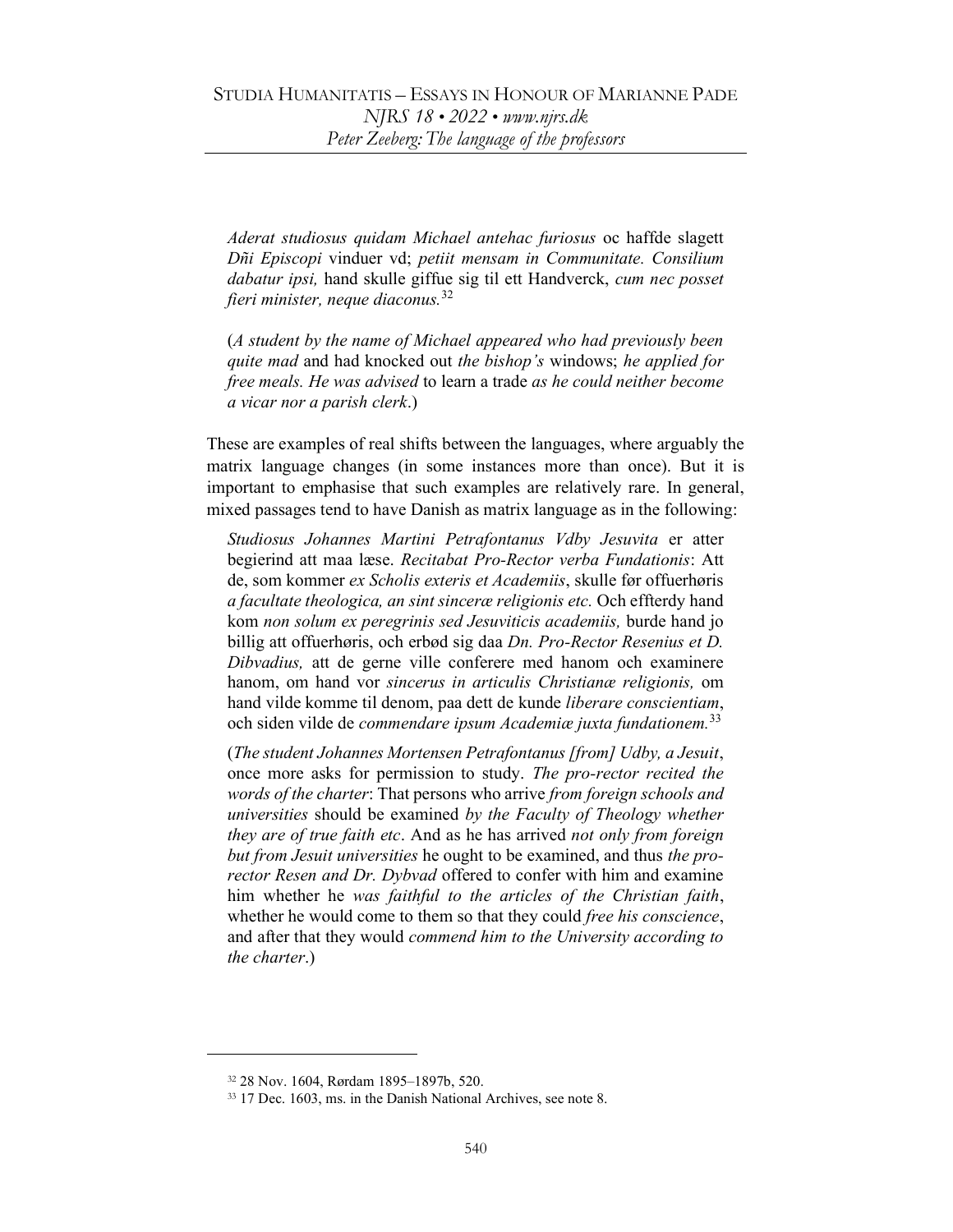Apart from *recitabat* all main verbs in this passage are Danish. There are a few subordinate clauses and one main clause in Latin which may well be described as alternation, but the general picture is that the text is in Danish.

The two first categories demonstrate a difference between the two languages. Alternation can be found in both directions, Latin to Danish and Danish to Latin. Latin insertion is extremely common in Danish matrix language while Danish insertion in Latin is rare.

The third category, congruent lexicalisation, is the situation where two languages share a common grammatical structure. Such an agreement cannot be expected between two structurally so different languages as Danish and Latin, the basic difference being that Danish syntax relies basically on word order while Latin syntax relies on inflection. But consider the last part of the previous example:

... om hand vilde komme til denom, paa dett de kunde liberare conscientiam, och siden vilde de commendare ipsum Academiæ juxta fundationem.

This sentence is basically Danish. The word order is exactly what we would expect from a Danish sentence, and all the embedded Latin constituents are placed according to Danish word order, rather than standard Latin word order. The linguistic structures are not common as in congruent lexicalisation but harmonised.<sup>34</sup> In standard Latin the word order would have been markedly different (e.g. object-infinitive-modal verb as opposed to modal verbinfinitive-object). Another example:

In hoc casu haffde Magnificus sendt pedellos til Dibuadium, att hand skulle selffuer comparere in persona, nec posse ipsum agere per schedulam, quam miserat. Dennom suarede D. Dibuadius, att hand gad icke gaa vdtt.<sup>35</sup>

(In this case the [rector] magnificus had sent the caretakers to Dybvad [to announce] that he had to *appear in person, and that he could not* plead his case by means of the paper he had sent. Dr. Dybvad answered them that he could not go out.)

Again the word order is Danish – up until in persona. At this point the matrix language switches, and until *miserat* the structure is Latin with a very Latin accusative and infinitive, thus demonstrating sensitivity to avoiding clashes between different structures. The same phenomenon was found in Froben's words "Vnd kan ich propriâ experientia edoctus in warheit sagen quod coniugia sint fatalia," where the quod-sentence has been chosen instead of an

<sup>34</sup> Cf. Mark Sebba on 'harmonisation' in Sebba 2009, 48.

<sup>35</sup> 12 July 1606, ms. In the Danish National Archives, see note 8.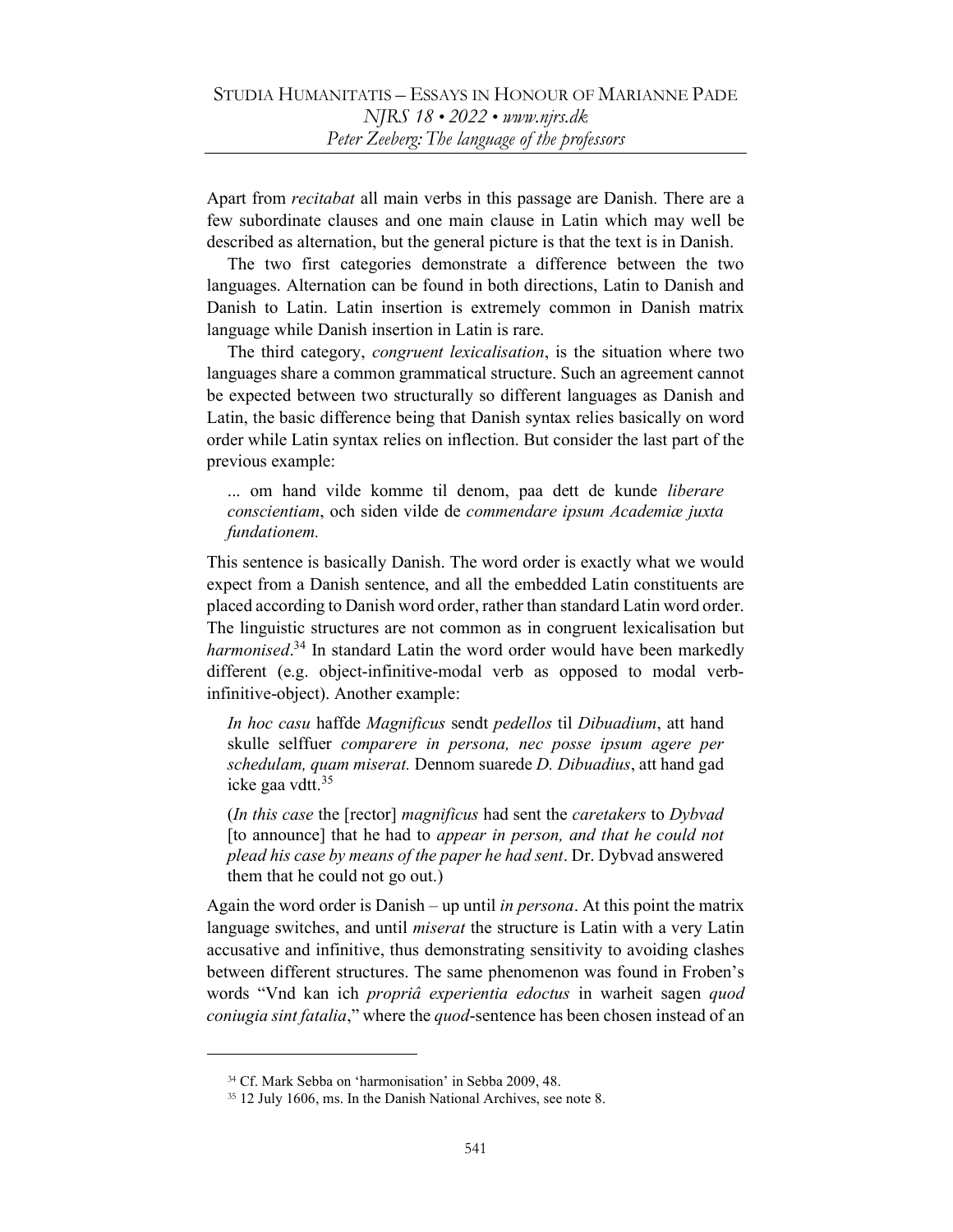accusative and infinitive in compliance with the practices of German. In the minutes a Danish declarative verb ('siger', 'sagde' etc.) is never followed directly by Latin *oratio obliqua*, while the opposite is quite common:

*Respondit Resenius*, att hand haffde giffuit tiill Schuolen 500 thr.<sup>36</sup>

(Resen answered that he had given 500 thaler to the school.)

A similar difference can be noticed in the case of prepositions. We have already met several examples of Danish prepositions with Latin (inflected) nouns. But Latin prepositions with Danish nouns are not found. The same phenomenon was found by Birgit Stolt in Luther's Tischreden.<sup>37</sup> She explained it with the problem of what to do with the German articles after a Latin preposition, especially as German definite articles have a tendency to be fused with the prepositions (e.g. in  $dem > im$ ). This is different in Danish as Danish articles are not inflected, and definite articles are enclitic, but it may still have felt awkward either combining a Latin preposition with an article or using a Danish noun without an article.

Another explanation may be found in the fact that Danish nouns are not inflected, apart from plural and genitive. A person who had learned Latin would expect a Latin preposition to be followed by a noun in a certain case. Therefore, a Danish preposition with an inflected Latin noun is allowed while a Latin preposition with a Danish noun is not. We are dealing with an environment where rules of grammar and syntax are primarily, or even exclusively, bound to one of the languages, namely Latin. To the extent these people thought of grammatical rules for the vernacular, these rules would have been copied from Latin.

An interesting example of Latin lurking below a Danish surface is the following:

Andreæ Toxotis breff bleff læst, quibus excusat ...<sup>38</sup>

(Anders Skytte's letter was read, in which he excuses ...)

The relative pronoun in plural can only be explained by the fact that the Latin word for letter, *litterae*, is plural.<sup>39</sup>

Is there a pattern in the code-switching in the minutes of the consistorium? The expected answer is that the two languages had different domains, Latin for academic topics, Danish for non-academic topics as we saw it in Peder Hegelund's almanacs. And such a pattern can be observed, at least roughly. Announcements of the appointment of new professors or a new *rector* are

<sup>36</sup> 5 Jan. 1605, Rørdam 1895–1897b, 523.

<sup>37</sup> Stolt 1964, 137–138.

<sup>38</sup> 31 Oct. 1604, Rørdam 1895–1897b, 519.

<sup>39</sup> For similar examples from French-Arabic code-switching see Sebba 2009, 53–54.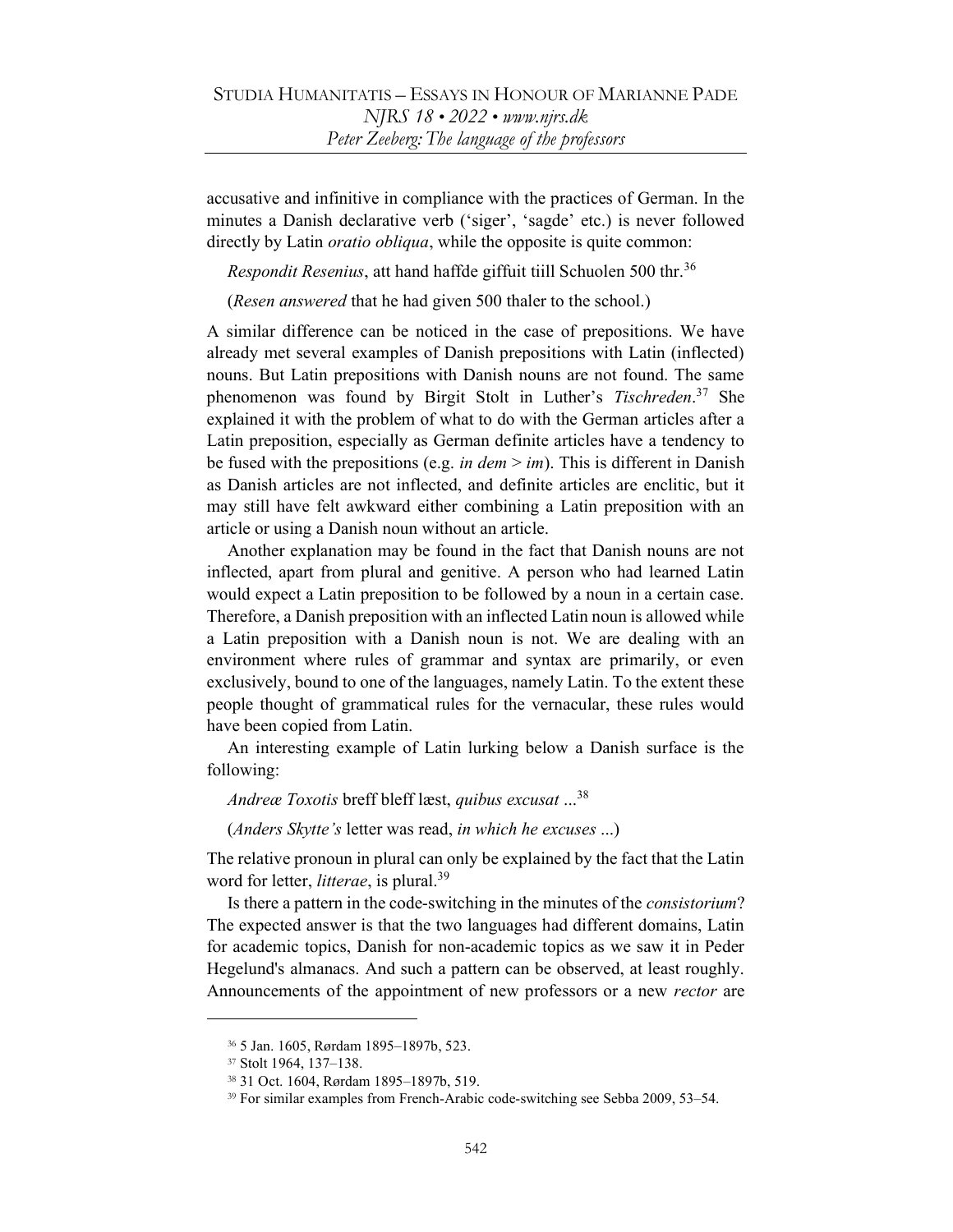always in Latin. Discussions about student and their behaviour are generally in Latin. Discussions of agricultural topics are normally in Danish, etc. It is obvious that the availability of technical terms in the two languages is of importance. And in many cases the choice of language may have been influenced by the documents or witnesses that a given case was based on.

This, however, is by no means a rule. In long monolingual passages any topic can be treated. And in mixed passages the switches do often seem completely random, with no relation to the contents:

Resterede 8. gyllden 13 thr., som M. Hans icke haffde udlagtt. Dubitabatur, an floreni essent communes, an aurei.<sup>40</sup>

(There remained 8 florins and 13 thalers, which Master Hans had not spent. It was uncertain whether they were normal florins or florins in gold.)

Similarly, we may compare the following two entries, two weeks apart:

Indkom Claus Morttenssøn Rigens skriffuer paa Kong. Maitz vegne oc bar en skreffuen bog in Consistorium ...<sup>41</sup>

(Claus Mortensen, the clerk of the realm appeared on behalf of the king bringing a book to the consistorium ...)

Adfuit Claudius Martini Scriba Regni et recitata est ordinatio, quæ usurpabitur in Regno Norvagiæ ... 42

(Claus Mortensen, the clerk of the realm appeared, and a rule which is to be used in Norway was recited ...).

The same person is described as doing approximately the same thing, but in different languages.

In some cases a switch is caused by a technical term or a stock phrase:

Conclusum, att M. Jonas skall invitere nomine facultatis, ut oportet, et quemadmodum ante ipsum fecerunt alii.<sup>43</sup>

(It was concluded that Master Jonas shall make the invitation on behalf of the faculty, as it behooves him and as others have one before him.)

<sup>40</sup> 5 June 1604, Rørdam 1895–1897a, 125.

<sup>41</sup> 24 April 1607, Rørdam 1895–1897b, 776.

<sup>42</sup> 6 May 1607, Rørdam 1895–1897b, 776.

<sup>43</sup> 22 Febr. 1603, Rørdam 1895–1897a, 105.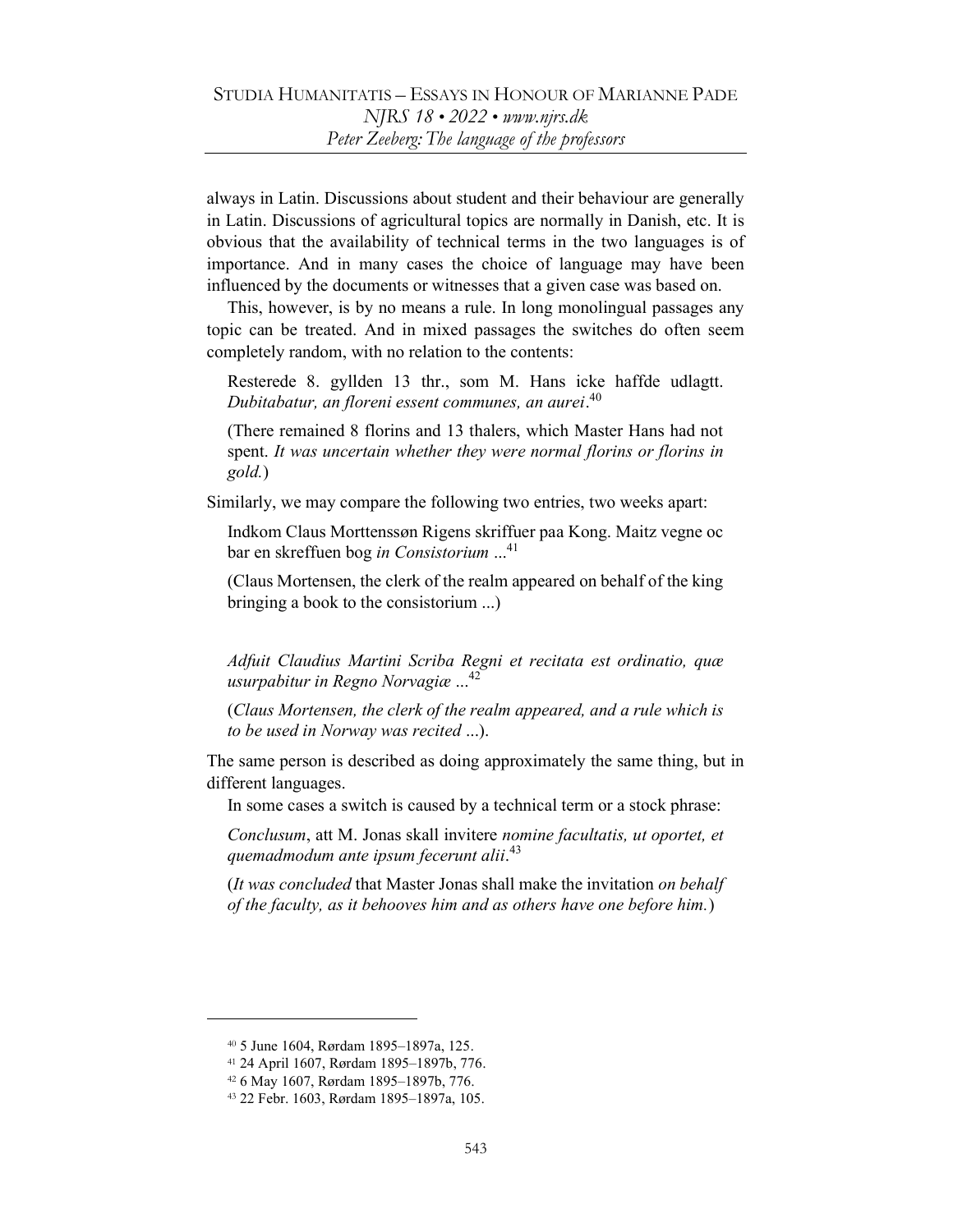D. Resenius proponerede nomine Uxoris Elsæ defuncti, Joh. Reinholls, qui fuerat tutor liberorum M. Petri Baggæi, quod ...<sup>44</sup>

(Doctor Resen put forth on behalf of Else, wife of the late Joh. Reinholls, who had been tutor to the children of Peder Bagge, that ...)

The Latin phrase *nomine facultatis/Uxoris* slips into a Danish passage, and from there the writer continues in Latin.

But even in passages characterised by a high degree of random switches, some switches seem to reflect the topic in a way similar to what we saw in Peder Hegelund's almanacs. These are apparently subconscious switches where the language changes follow the contents even when no technical terms are involved:

Item proposuit M. Rector, at en Pige klager paa Jens Valentzued, qui ambit diaconatum.<sup>45</sup>

(*The rector put forth the case that a girl complains about Jens* Vallensved, who is applying for a post as parish clerk.)

Otte Pederszøn studiosus, qui alterum occiderat casuali homicidio oc dømbtt tiill bod aff Borremester oc Raad, comparuit, petens scire (ut ante) si posset admitti ad functionem Ecclesiasticam.<sup>46</sup>

(Otte Pedersen, a student who had killed another by accident and had been fined by the mayor and the city council, *appeared to ask (as* previously) whether it would be possible for him to obtain an ecclesiastical office.)

Det er mellem bynderne selff, et nihil ad professores.<sup>47</sup>

(That is between the peasants themselves, and it does not concern the professors.)

To sum up: The minutes from the professors' meetings at the University of Copenhagen are important linguistic source material for the language situation among academics  $c$ . 1600. They are based on spoken language, and some passages may even be more or less precise renderings of spoken words. But on this point a certain cautiousness is advisable.

Even as written texts the minutes afford us a rare glimpse into the day-today language situation among the professors at the university. We find a

<sup>44</sup> 7 March 1604, Rørdam 1895–1897a, 120.

<sup>45</sup> 15 June 1608, Rørdam 1895–1897b, 796.

<sup>46</sup> 28 Nov. 1604, Rørdam 1895–1897b, 520.

<sup>47</sup> 24 Aug. 1603, Rørdam 1895–1897a, 112.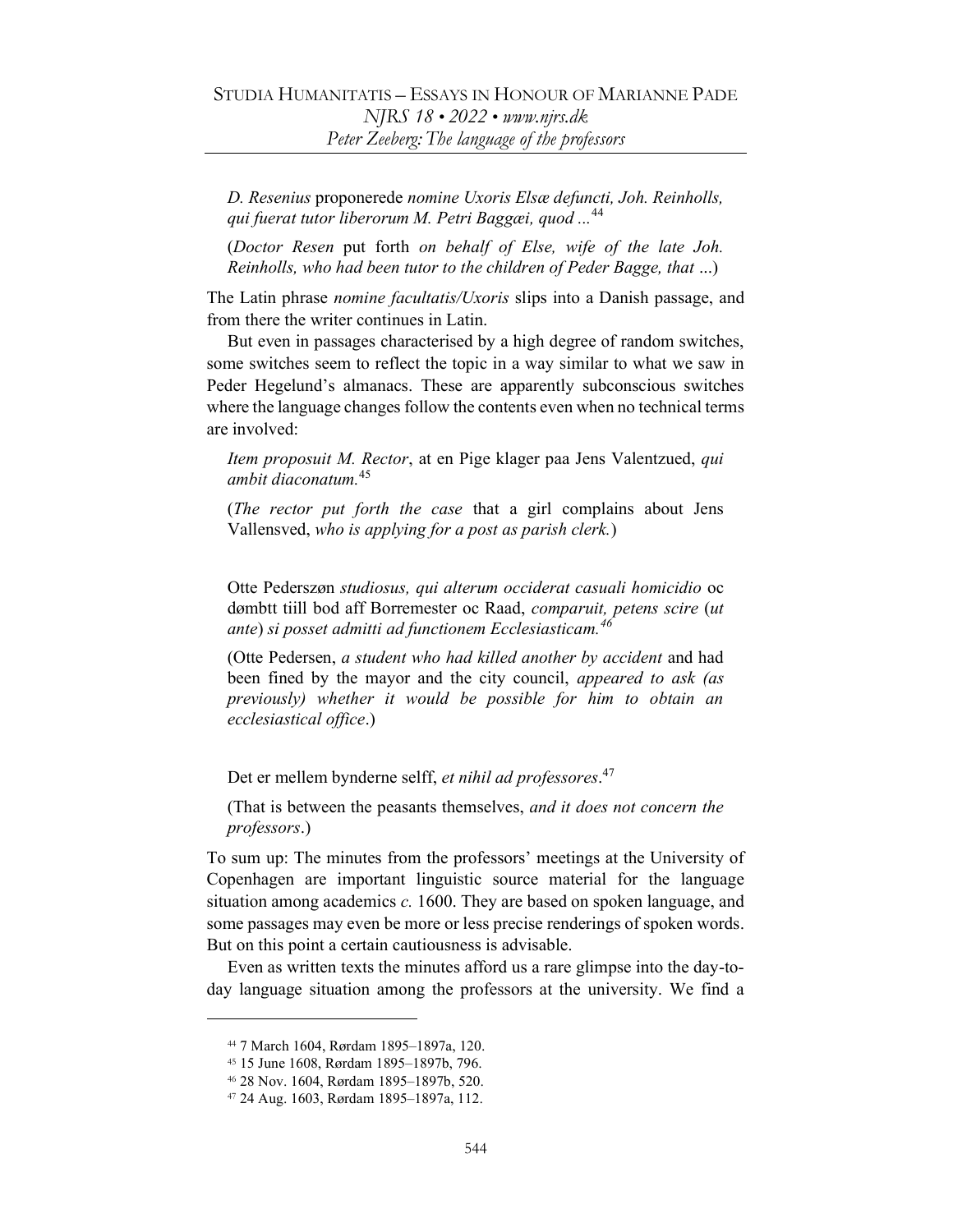group of true bilinguals. They use Danish and Latin nearly indiscriminately – although with a tendency to choose language according to the topic. And they use code-switching. Here the difference between the languages becomes clear. Alternation between the languages is not uncommon, but the majority of the code-switching consists of the insertion of Latin into Danish. In a Danish-language context Latin words or phrases constantly presented themselves for the writer, ready to be used. Large parts of the minutes were written in Danish, but for these academics with far more Latin than Danish schooling, Latin was never far away.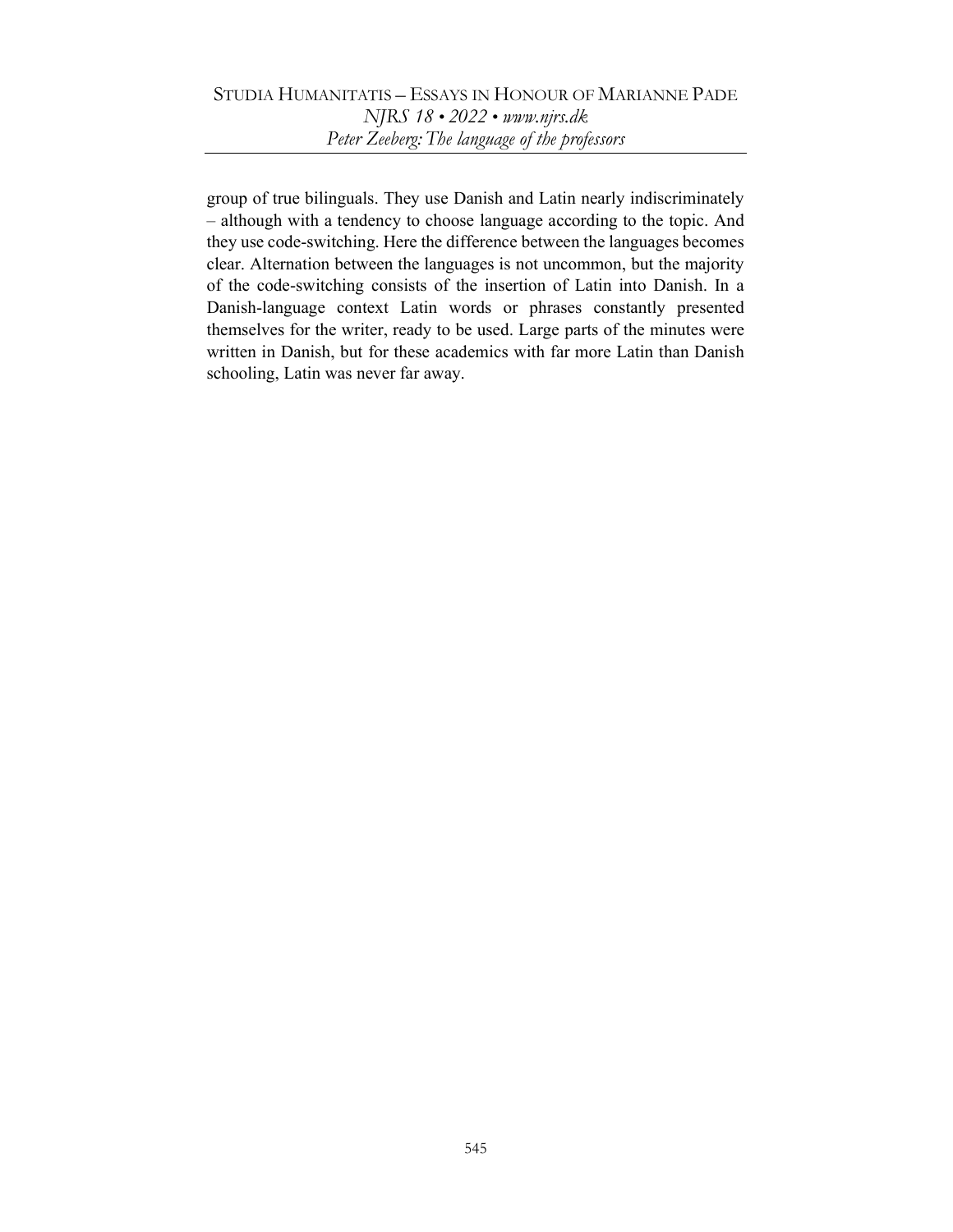## Bibliography

- Arrebo, Anders 1965–1968, Samlede Skrifter, eds.: Vagn Lundgaard Simonsen & Jørgen Glahder, 2 vols., København.
- Bullock, Barbara E. & Almeida Jacqueline Toribio (eds.) 2009, The Cambridge Handbook of Linguistic Code-switching, Cambridge.
- Kaae, Bue (ed.) 1976, Peder Hegelunds almanakoptegnelser 1565–1613, [Ølgod].
- Muysken, Pieter 2000, Bilingual Speech, Cambridge.
- Rørdam, Holger Fr. 1857–1859, "Udtog af Konsistoriets Forhandlinger 1543–1599", Kirkehistoriske Samlinger, 2. Række, bd. 1, København, 3– 67.
- Rørdam, Holger Fr. 1868–1874, Kjøbenhavns Universitets Historie fra 1537 til 1621, 4 vols., København.
- Rørdam, Holger Fr. 1869–1871, "Uddrag af Konsistoriets Forhandlinger 1590–1599", Kirkehistoriske Samlinger, 2. Række, bd. 5 København, 63– 118.
- Rørdam, Holger Fr. 1895–1897a, "Kjøbenhavns Universitets Forhandlinger fra 1599 til 1604", Kirkehistoriske Samlinger, 4. Række, bd. 4, København, 69–125.
- Rørdam, Holger Fr. 1895–1897b, "Kjøbenhavns Universitets Forhandlinger fra 1604 til 1608", Kirkehistoriske Samlinger, 4. Række, bd. 4, København, 512–533, 768–801.
- Sebba, Mark 2009, "On the notions of congruence and convergence in codeswitching", The Cambridge Handbook of Linguistic Code-switching, eds.: Barbara E. Bullock & Almeida Jacqueline Toribio, Cambridge, 40–57.
- Sebba, Mark, Sharhrzad Mahootian & Carla Jonsson (eds.) 2012, Language Mixing and Code-Switching in Writing: Approaches to Mixed-Language Written Discourse, New York & London.
- Skafte Jensen, Minna 2004, "The Language of Eternity: The Role of Latin in Sixteenth-Century Danish Culture", Friendship and Poetry. Studies in Danish Neo-Latin Literature, eds.: Marianne Pade, Karen Skovgaard-Petersen & Peter Zeeberg, Copenhagen, 93–118.
- Stolt, Birgit 1964, Die Sprachmischung in Luthers Tischreden: Studien zur Problem der Zweisprachigkeit, Stockholm.
- Zeeberg, Peter 2003, "Heinrich Rantzau (1526–98) and his humanist collaborators: The examples of Reiner Reineccius and Georg Ludwig Froben", Germania latina – Latinitas teutonica: Politik, Wissenshaft, humanistischer Kultur vom späten Mittelalter bis in unsere Zeit, eds.: Eckhard Keßler & Heinrich C. Kuhn. (Humanistische Bibliothek: Texte und Abhandlungen. Reihe I: Abhandlungen 54), München, 539–552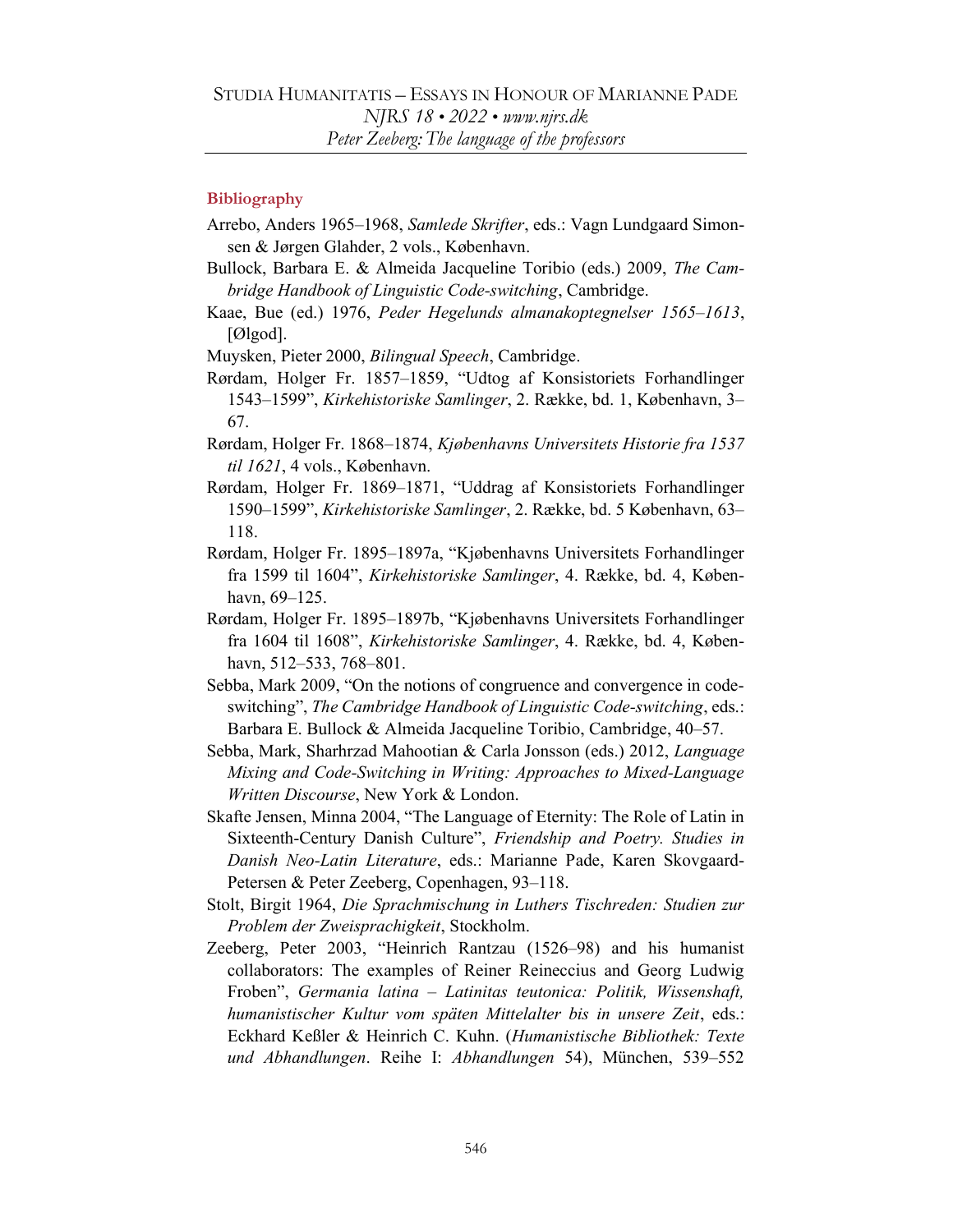(Web-edition: http://www.phil-hum-ren.uni-muenchen.de/GermLat/Acta /Zeeberg.htm, last viewed 5 January 2022).